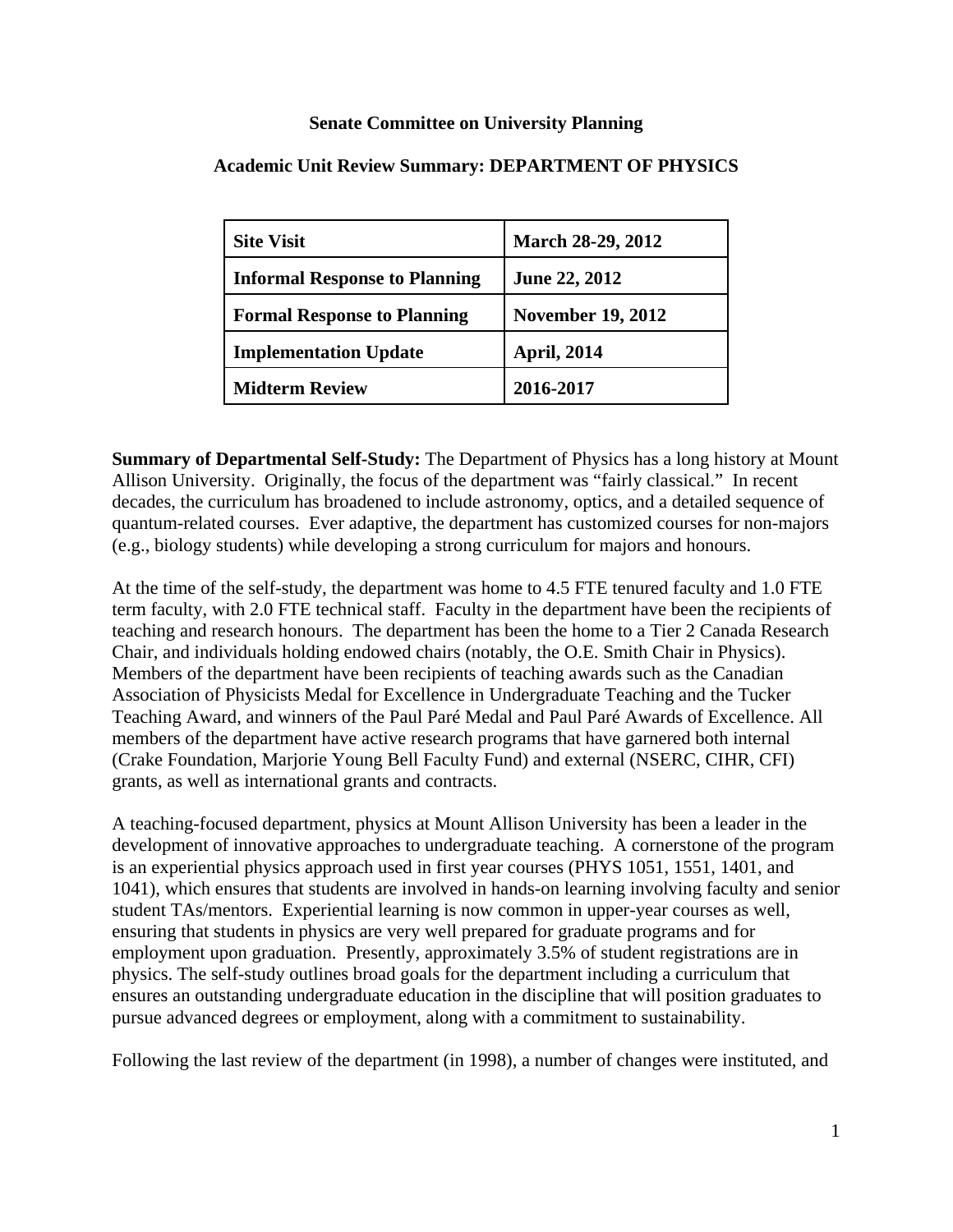the department has been committed to continuous improvement that has been possible through renovation of laboratory and teaching space, the addition of various forms of infrastructure (acquired through CFI and other funding), careful attention to curriculum revision, and a focus on pedagogy. The department is highly collaborative (internally as well as within the University), as is reflected in the innovative research and teaching that is carried out by members of the department.

The department has placed a premium on outreach as well, supporting the Physics Society and the Astronomy Society, participating in Leadership Mount Allison, the NSERC CRYSTAL project (which supports science education in the K-12 system), youth summer camps, and outreach in connection with the Mount Allison Gemini Observatory.

**Summary of External Reviewers' Report:** The executive summary of the external review offers a succinct picture of a department: it is innovative in its teaching, offers unique programming, and is populated with individuals who are research-active but also deeply committed to providing a high quality undergraduate educational experience. Put simply, "the Physics Department [is] a small but mighty unit that is 'punching above its weight.'"

Although the external reviewers offer high praise for the department, they identify a number of areas where the department could institute positive changes that would further strengthen its curriculum, stabilize the leadership of the department, and improve the infrastructure and resource base of the department. The recommendations include the following:

*Teaching & Curriculum:* A general review of curriculum is recommended. A reduction in the number of labs attached to courses is recommended as part of the curriculum review. Greater profile of the Astronomy program is suggested. The department is encouraged to rotate courses such that the timetable can be accommodated in light of the department's staffing plan. Greater collaboration with the department of Mathematics and Computer Science is advocated.

*Staffing*: The faculty complement is 5.5 FTE (including one term appointment). The external reviewers recommend that a tenure-track position in Astronomy be authorized. Additional recommendations focus on sabbatical leave planning, ensuring equitable teaching loads, and ensuring that the department has sufficient high quality teaching staff to deliver the academic programs.

*Students*: The department is encouraged to strengthen its advising system for students, consult with students on the best ways to engage them in the governance of the department, and develop "sustainable ties with alumni."

*Department Leadership & Resources*: The practice of one-year rotating headships in the department is strongly discouraged. Additional recommendations focus on securing more (and more adequate) resources for the department (specifically for TAs), renovation and maintenance of space, and appropriate and adequate library resources.

*Research & Graduate Studies*: The external reviewers recommend that the department not seek